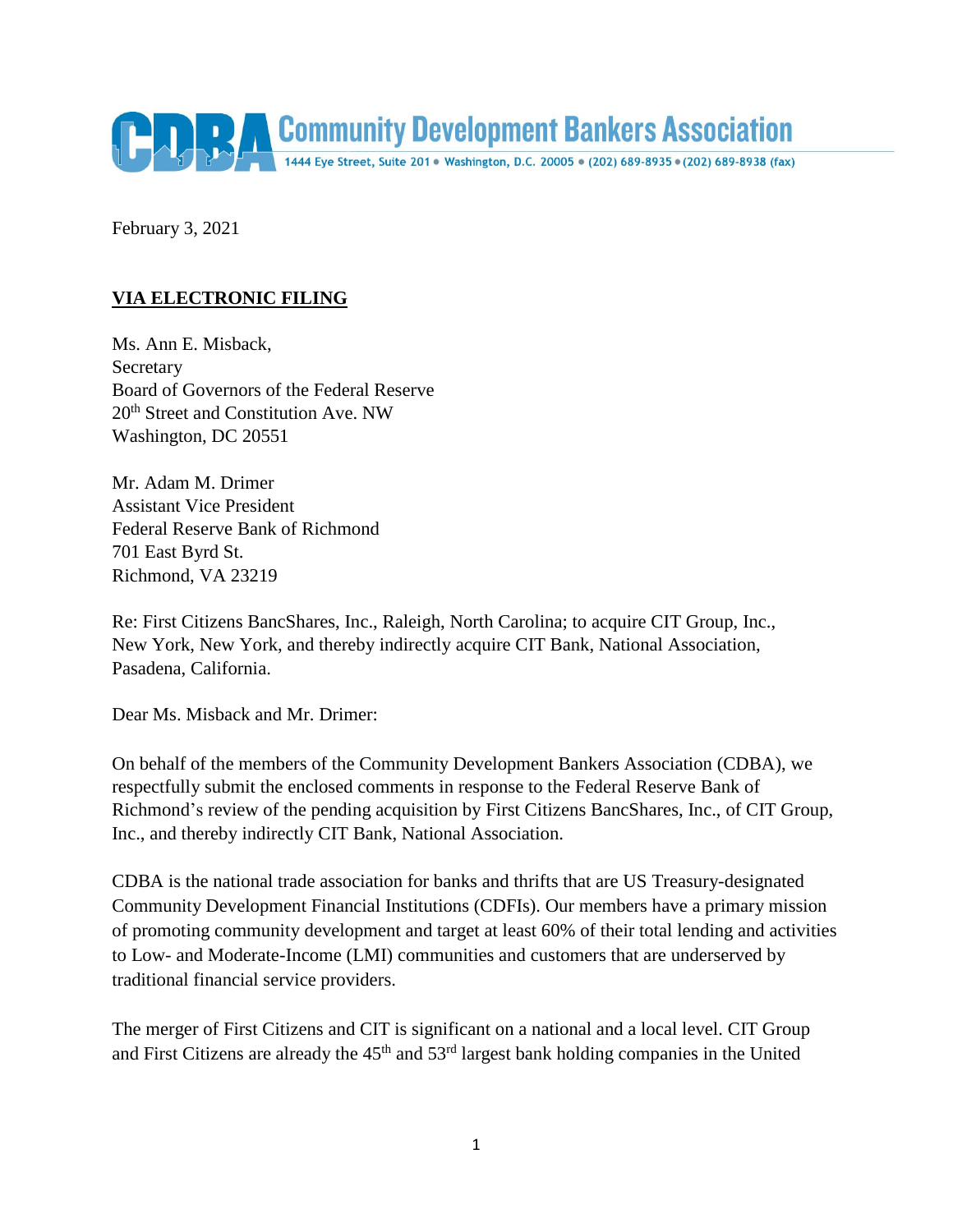States by assets.<sup>1</sup> Once merged, the combined bank will have \$100 billion in assets placing it among the 40 largest bank holding companies in the nation. Via CIT, the bank will have a strong online deposit gathering operation, and the combined institution would maintain branches coastto-coast, with concentrations in the southeast, Florida, and southern California, as well as operations in Arizona, Nebraska, Nevada, Texas, Colorado, Kansas, Wisconsin, Washington, Oklahoma, Missouri, New Mexico, Oregon, Maryland, Georgia, West Virginia, South Carolina, Tennessee, and Virginia. As a major participant in national financial markets, the proposed entity should be held to a high standard with respect to meeting the credit and financial service needs of LMI communities within its new, larger geographic footprint.

Under the Bank Holding Company Act, the Bank Merger Act, and the Home Owners Loan Act, the Board is required to review the competitive effects of bank mergers and acquisitions.<sup>2</sup> Without proper oversight, any merger of this size could have significant and negative impact on economically disadvantaged areas. Specifically, such a merger could "affect the competitive environment in retail banking markets and that in some cases may raise competitive concerns."

We are particularly concerned about the systemic threat to branch banking in underserved communities reflected in a long-term trend of consolidation. CIT has explicitly stated it is "laser focused on deposit costs," and "already depends on its online bank for about half of its deposits."<sup>3</sup> Reducing costs generally via staff reductions and branch closures is an effective way for merging financial intuitions to save money in the face of increased competition and weakening efficiency ratios. While these are understandable actions in the context of current industry trends, CIT's most recent CRA Performance Evaluation resulted in a Service Test rating of "Low Satisfactory," with specific mention of the bank having no branches in LMI geographies in its San Diego-Carlsbad service area, and none in low-income geographies in its Los Angeles-Long Beach service area.<sup>4</sup>

While First Citizens' overall CRA performance is considerably stronger (resulting in "high satisfactory" ratings in all performance test categories<sup>5</sup>), CIT's CRA performance is cause for concern due to uneven performance in meeting goals laid out in its post-OneWest merger "CRA Plan." Opportunities clearly exist to improve the merged bank's CRA-compliance and community development culture, especially with a strong precedent at First Citizens. We note specifically that CIT's community development lending fell well below targets without

l

<sup>&</sup>lt;sup>1</sup> www.ffiec.gov/npw/Institution/TopHoldings

<sup>2</sup> www.federalreserve.gov/bankinforeg/competitive-effects-mergers-acquisitions-faqs.htm

<sup>3</sup> Harry Terris, " First Citizens MOE 'capstone' on CIT's transformation," S&P Global Market Intelligence, October 16, 2020

<sup>4</sup> OCC, "Public Disclosure, Community Reinvestment Act Performance Evaluation, CIT Bank, National Association Charter Number 25079," August 6, 2018

<sup>5</sup> FDIC, "Public Disclosure, Community Reinvestment Act Performance Evaluation, First-Citizens Bank & Trust Company, Certificate Number 11063," March 26, 2019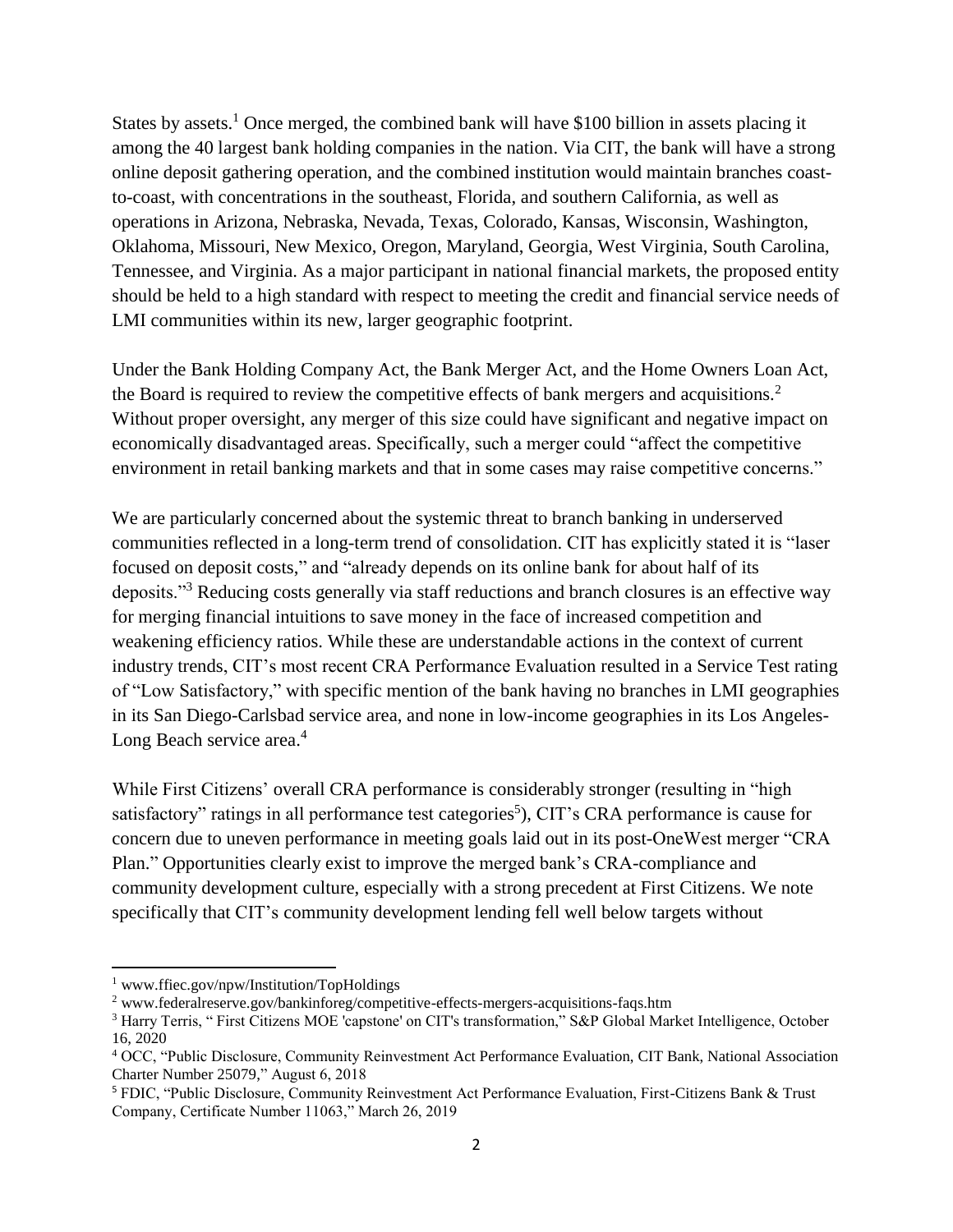explanation, and community development investments were lower due to "an accounting difference between committed vs. actual amounts."

The combined trends of consolidation and branch closure contribute to a vicious trend for communities. The continued concentration of assets within a handful of mega- and regionalbanks has a destabilizing effect on communities when credit decisions are increasingly made far away from those communities, if credit is available at all. This destabilization is particularly acute in the precise communities that CDBA members serve: distressed rural communities, disinvested urban neighborhoods, and under resourced Native American communities.

To mitigate potential negative impacts from the merger, we strongly encourage the merged institution to enhance its CRA-compliance culture and community development program to ensure that LMI communities are well served through CDFIs. A key component of such a program should be initiatives that support the provision of financial services and products through *depository* CDFIs, particularly CDFI banks. The new firm should continue to develop CDFI bank initiatives that are at least comparable in size, scope, and complexity to those of its peer group. Synchrony Financial, Discover Financial Services, DB USA, Huntington Bancshares, and Credit Suisse are the next most comparable in asset size to that of the proposed merged bank and the volume, complexity, and flexibility of their CDFI initiatives can serve as models.

To fulfill its obligations, we strongly recommend that First Citizens consider expanding its existing minority- and women-owned financials institution deposit program<sup>6</sup> to specifically target CDFI banks, given the proven impact and effectiveness of these CRA-qualifying "investments" and their relative ease (please see the Certificate of Deposit Account Registry service, or "CDARs," as an example).

To achieve a higher degree of community impact and CRA-related innovation and flexibility, we further urge First Citizens to extend its support for CDFIs generally to include investments of Tier 1 qualifying capital in CDFI banks. Appropriately structured equity investments and subordinated debt can be the most powerful forms of capital that a CDFI bank can receive. Longterm, patient equity capital from private partners can have a direct and catalytic effect on a financial institution's capacity to serve customers and communities that need it most. In the past several months, multiple opportunities have emerged to make this process easier. For example, First Citizens can consider the Federal Deposit Insurance Corporation's (FDIC) "Mission Driven Bank Fund." The goals of the FDIC's new fund align very well with the needs of underserved communities and the CDFI banks that serve them. 7

 $\overline{a}$ 

<sup>6</sup> FDIC, "Public Disclosure, Community Reinvestment Act Performance Evaluation, First-Citizens Bank & Trust Company, Certificate Number 11063," March 26, 2019, Page 17

<sup>7</sup> FDIC, "The Mission-Driven Bank Fund," www.fdic.gov/regulations/resources/minority/missiondriven/infographic.pdf